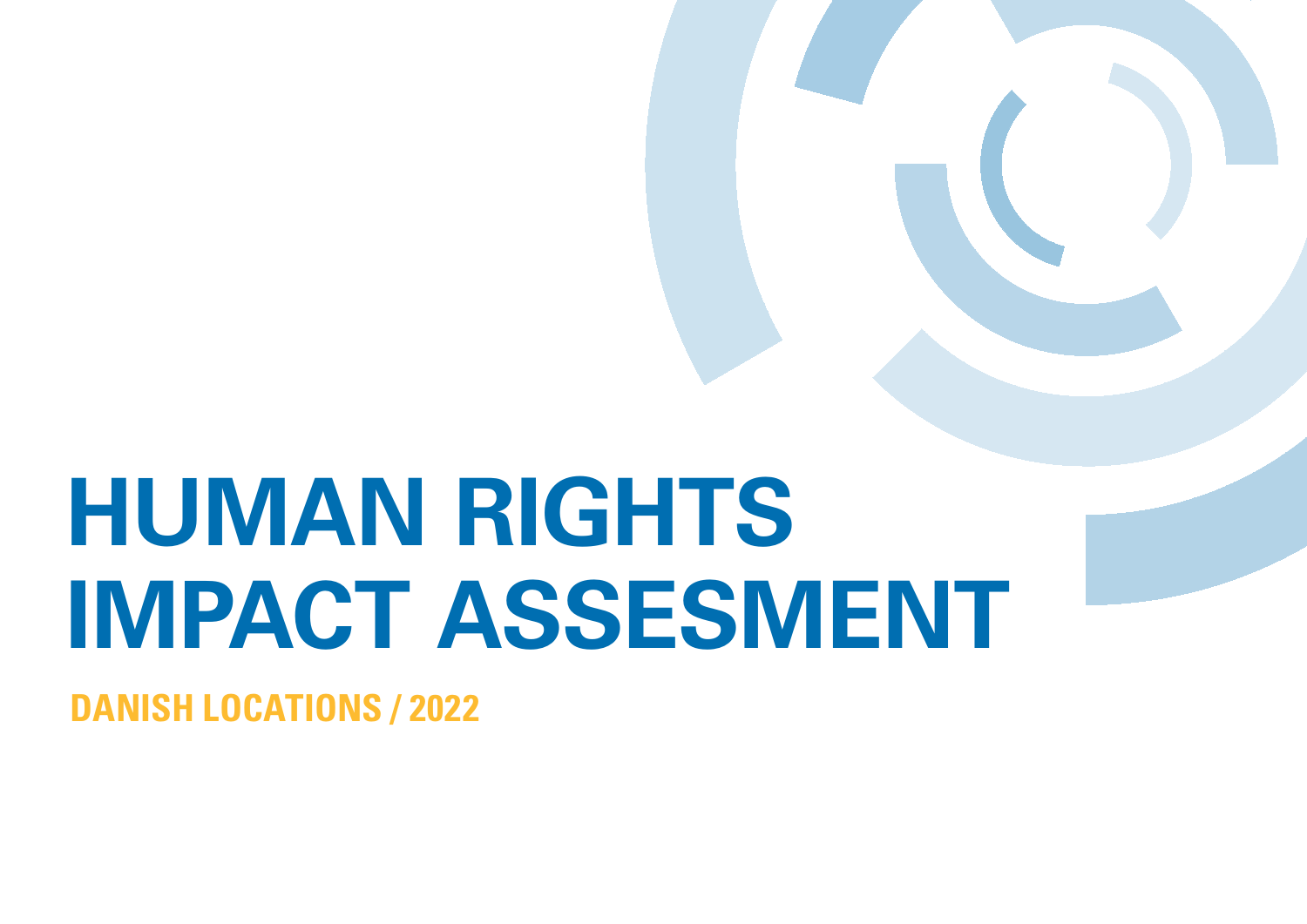# Introduction

Terma is quided by one overall purpose  $-$  securing people through advanced technology. We deliver security for countries and individuals. Security is a means to maintaining and developing prosperity and protecting human lives, sovereignty, and democracy. We deliver advanced technologies to keep people safe, both in times of peace and in times of conflict.

Owned by the Thomas B. Thrige Foundation, Terma is a privately-held international company within the Aerospace, Defense, and Security industry, with our origins tracing back to 1949. We are present in four distinct business areas: Aeronautics, Space, Surveillance & Mission Systems, and Support & Services. We work closely with national defense forces, public authorities, and international organizations worldwide to provide security for people on land, at sea, and in the air. In space, we are engaged in state-of-the-art projects aimed at enabling people to deal with new and future challenges, including the environment and climate change.

# **Terma and the UN Guiding Principles on Business and Human Rights**

Operating in the Aerospace, Defense and Security sectors, we deliver products and services foremost in times of peace, but also in times of conflict. We recognize that we may become part of human rights impacts through our products, services, and the industry we belong to. These impacts can be positive or adverse.

Human rights are a key focus area for Terma and a part of our CSR strategy *Allies in Responsibility*. Within this focus area, we actively work with the UN Guiding Principles (UNGPs), which require companies to have in place a human rights policy, due diligence processes and grievance mechanisms such as reporting channels.

Our human rights policy, which is aligned with the UNGPs, is included in our Employee Code of Conduct. All employees are required to undergo our mandatory Employee Code of Conduct training, where they, among others, are introduced to the UN Guiding Principles and the 48 human rights.

Terma conducts due diligence on our third parties both for our upstream and downstream value chain. Human rights are a key component of this. We set human rights requirements for our third parties via our Business Relationship Code of Conduct which is aligned with internationally agreed standards for responsible business conduct, the UNGPs and the OECD Guidelines. Our suppliers are asked to complete a CSR self-assessment where they indicate whether they have a human rights policy, a due diligence process, and grievance and remediation mechanisms in alignment with the UNGPs. Moreover, our customers and end-users are screened for adverse human rights issues.

In Terma's two reporting channels, *Ethics Line* and *Tell us your concerns*, human rights are also included among the topics that can be reported on.

Lastly, we have conducted our first human rights impact assessment in 2021. This is our Year 2 human rights impact assessment where actual impacts are addressed.

# **What Is a Human Rights Impact Assessment?**

The core of the UNGPs is to know and show  $-$  to know your risks of impacts and to communicate, how you manage these risks. For a company to know its impacts and to show how these are addressed, it needs to conduct regular human rights impact assessments.

A human rights impact assessment is a process for identifying, preventing, or mitigating risks of adverse impacts from business operations and services on, at minimum, all 48 human rights listed in the International Bill of Human Rights. The 48 human rights include the International Labor Organization core labor rights. Human rights impact assessments should provide an overview of where companies identify risks of adverse human rights impacts, and which actions and processes they have in place to prevent or mitigate these. We have decided also to identify, where we have positive impacts on human rights.

# **How We Conducted our Year 2 Human Rights Impact Assessment**

This impact assessment is our Year 2 assessment and therefore takes basis in our Year 1 assessment, which covered our 3 Danish locations, including our headquarters in Lystrup. The methodology used for our Year 1 assessment can be read [here.](https://www.terma.com/media/ahadw5iw/human-rights-impact-assessment-final-2021-v2.pdf)

Our Danish locations in Lystrup, Grenaa, and Herlev are a mix of production and office facilities, covering approximately 82% of our total global workforce.

Actual impacts were identified by a mix of interviews with internal stakeholders, such as HR and our Working Environment Representatives, data from our Workplace Assessment (APV), our Employee Survey, our reporting channels, and employee feedback on our Year 1 human rights impact assessment. For potential and no impacts, we assessed whether the results of our Year 1 human rights impact assessment remain accurate or if processes or context have changed, resulting in a new classification of impact.

# **How to Read Our Human Rights Impact Assessment**

In the next few pages, you will receive a visual overview of the rights where Terma has had actual, potential, or no impacts in FY2021/22.

For each actual impact, there is a description of the actual impact and the affected stakeholders, as well as how the impact was addressed. For each potential impact, there is a description of the potential impact, who could be affected, as well as the processes we have in place to prevent or mitigate such impacts. For each no impact, there is a description on why we have identified that we are not likely to cause or contribute to adverse impacts on these rights. Moreover, an overall description of how we track and monitor these impacts is described on page 4.

We would very much appreciate your feedback. Ideas to better prevent or mitigate adverse impacts, experiences of impacts or any other remarks to our assessment will be received with gratitude.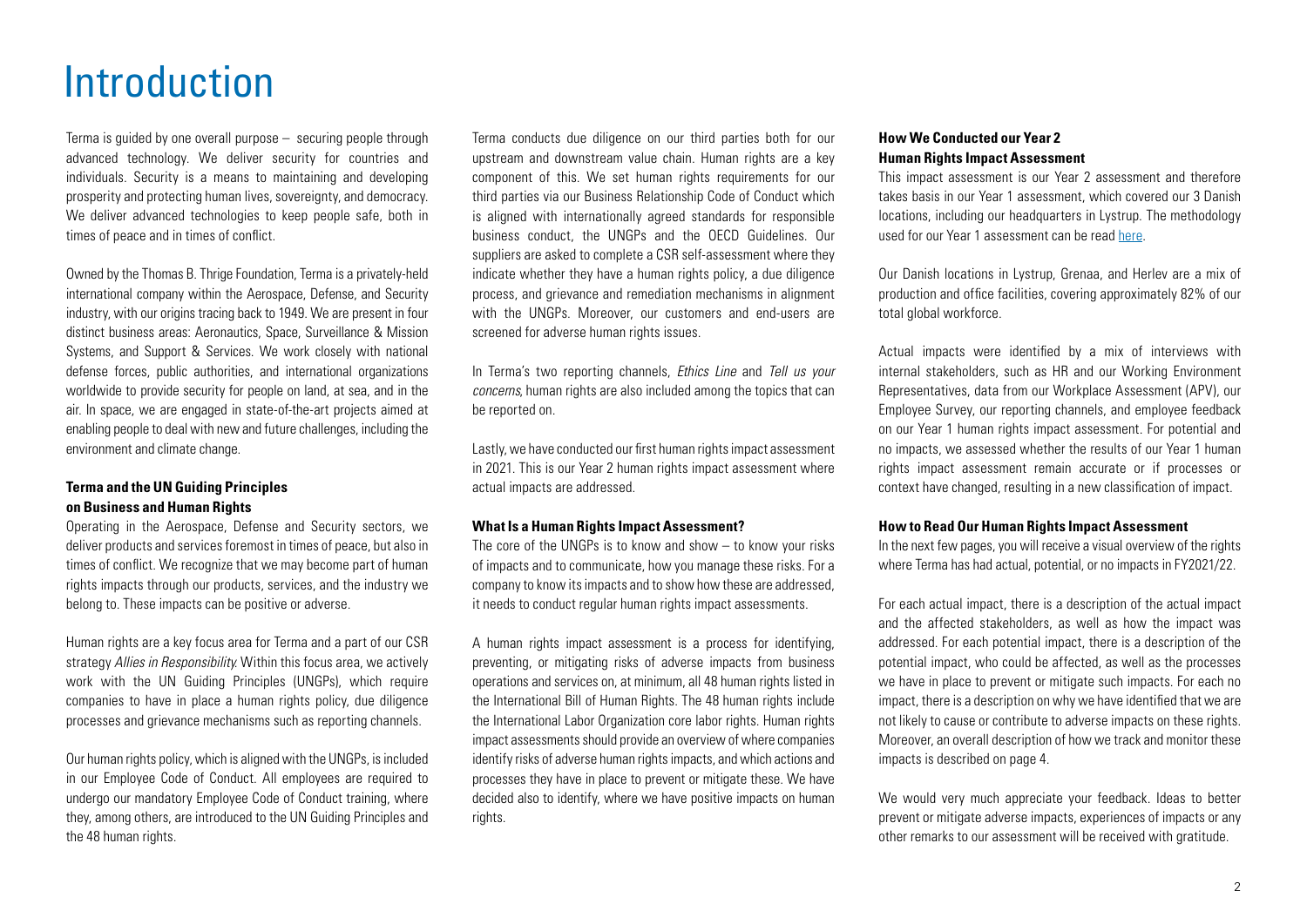# Terma's Human Rights Impact Assessment Findings

**The rights highlighted in grey are the ones where Terma has had an actual impact in FY2021/22, and those in blue are where Terma may have a potential impact.**

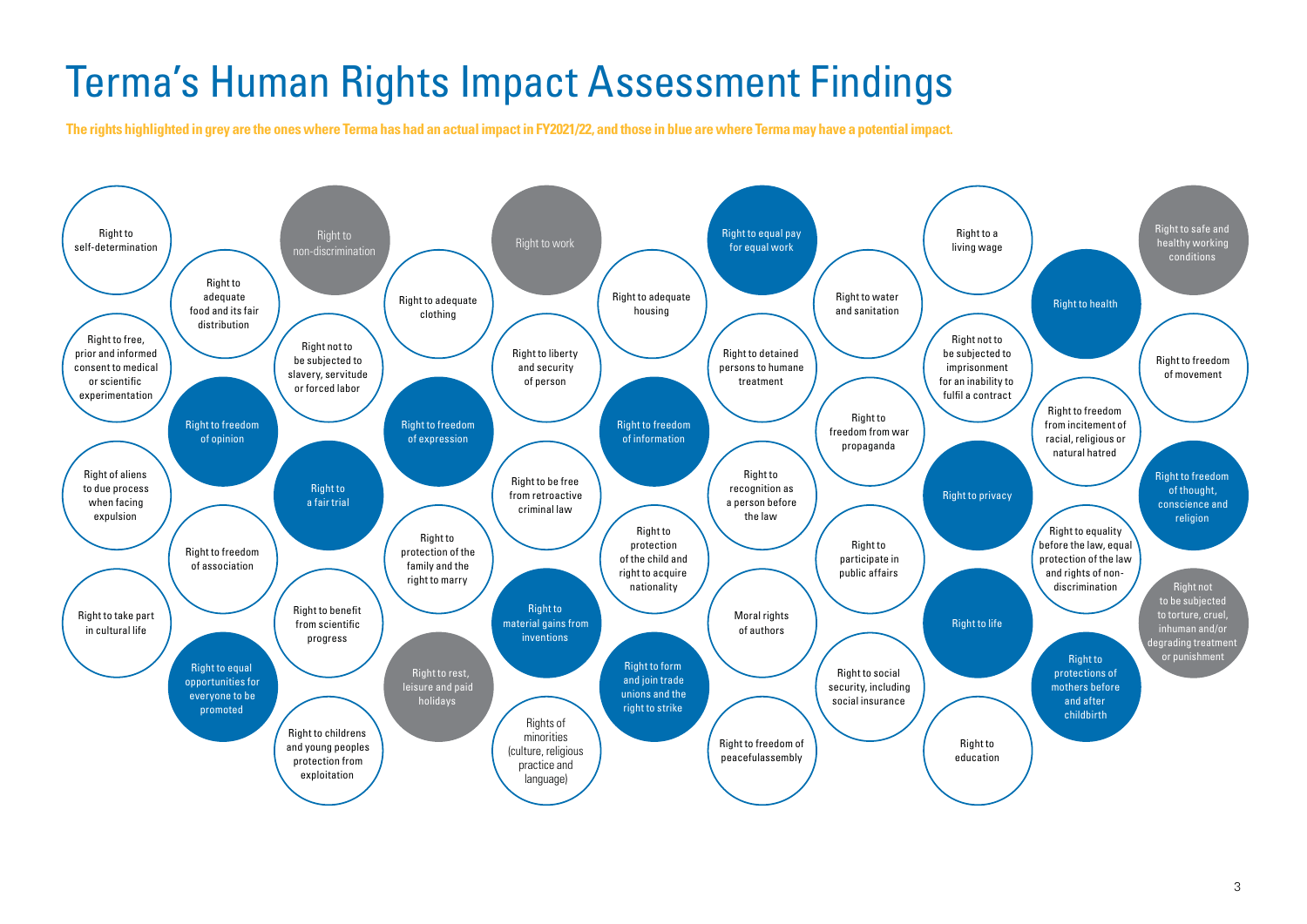# **Tracking** and Monitoring

Employees, as well as external stakeholders, can make use of Terma's reporting channel, *Ethics Line* where they can report concerns if they suspect that serious or illegal misconduct or other potential wrongdoing are taking place. Human rights has been included in the list of topics they can report on, which enables us to track how many issues related to human rights have been reported on, as well as the specific nature of the issues, and thereby assess where we need to strengthen our procedures.

Moreover, all our employees can report concerns in our internal case management system *Tell us your concerns*. The reporting channel is for concerns that do not fall into the scope of *Ethics Line*. When choosing the topic to report on, employees are among others faced with a long list of human rights to choose from. This enables us to more specifically identify which human rights have been impacted, such as the right to non-discrimination or the right to privacy. In addition, employees can report issues to and engage with the HR Department, their Working Environment Representative, Work Council or other relevant departments.

All of the above reports and stakeholder engagement enable us to track the effectiveness of our processes and actions and provides us with valuable insight and knowledge on areas of improvements.



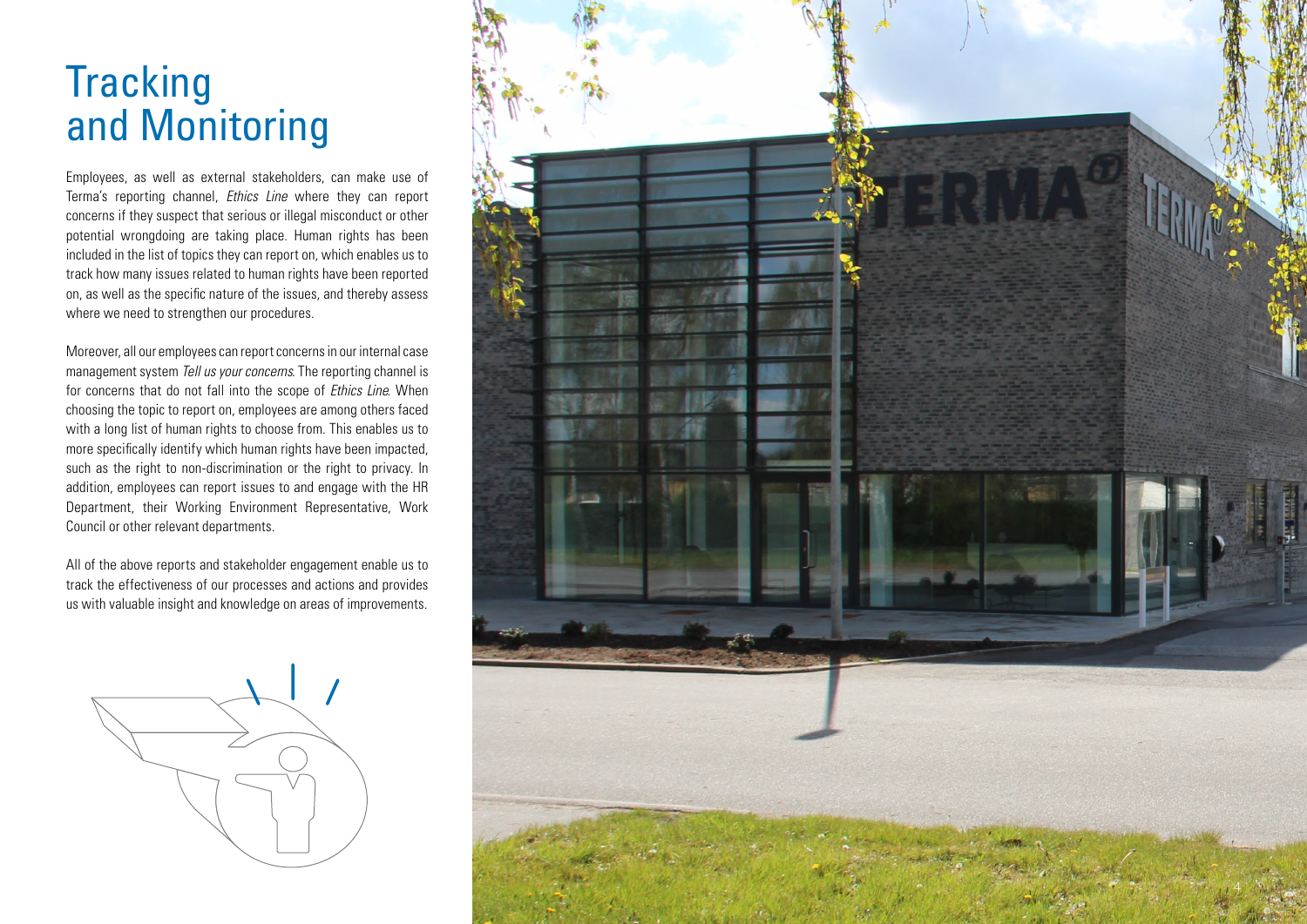# Description of Actual Impacts

During the financial year 2021/22, we have had instances of discrimination and harassment, missing alignment regarding tasks, work injuries, stress and overtime among our employees. Terma has processes in place to prevent, minimize and handle these situations.

Actual impacts were identified by a mix of interviews with internal stakeholders, such as HR and our Working Environment Representatives, data from our Workplace Assessment (APV), our Employee Survey, our reporting channels, and employee feedback on our Year 1 human rights impact assessment.

#### **Discrimination and harassment**

*Covers: Right to non-discrimination; and Right not to be subjected to torture, cruel, inhuman and/or degrading treatment or punishment*

At Terma, the focus on securing a work environment free from any forms of discrimination and harassment is a continuous focus and we will continue to maintain our processes and promote a tolerant working environment.

As a part of our process, all employees receive our Employee Code of Conduct, when hired and are required to be trained in it every second year. The Code describes our zero-tolerance policy towards all forms of discrimination and harassment, and how employees can support and assist in creating an inclusive workplace.

Moreover, our CEO has stressed the importance of an inclusive workplace free from harassment in a letter to all employees. Diversity is valued and is a key focus area in our CSR strategy *Allies in Responsibility*. Managers are trained in refraining from discriminating in recruitment and promotion processes.

In our other focus area Employee Health and Mental Well-Being in our CSR strategy, we have an initiative to create awareness campaigns on a good tone at work, collaboration, and a respect for diversity of opinions.

If employees experience discriminative behavior or harassment, they can report it to their manager, their Working Environment Representative, HR or Terma's reporting channel *Tell us your concerns*. Once a situation is identified, it is treated professionally and confidentially.

We assess the effectiveness of our actions and policies with among others employee satisfaction surveys and workplace assessments (Arbejdspladsvurderinger). These indicators provide us with valuable insight and knowledge on the effectiveness of our processes and efforts, what we are good at and where we have areas of improvements.

### **Working conditions**

*Covers: Right to work; Right to safe and healthy working conditions; and Right to rest, leisure and paid holidays*

In Terma, we have concrete initiatives and processes in place to minimize work accidents, such as the implementation of our Safety Excellence Program across all locations within the next financial year. The focus is on having a safe and healthy working environment free from accidents and injuries. In addition, initiatives within our focus area Employee Health and Mental Well-being will continue to be implemented within the next couple of years. All the above initiatives are a part of the 3-year CSR strategy *Allies in Responsibility*.

If an accident occurs, relevant procedures are followed. The first step is to analyze the accident, where a conversation with the employee is held to determine the root causes. Then corrective actions are defined and implemented, and the case is reported to the relevant authorities. Learnings from the case is shared to minimize the likelihood of recurring accidents.

In instances of stress, the employee together with their manager determine the root causes of stress – whether it is solely due to the workload or if there are other factors that affect the employee. A plan is then made between the employee, manager, and HR on how to handle the situation, minimize the likelihood of it recurring, and how to best transition the employee back.

We strive to ensure that our employees have a healthy work-life balance, and we have implemented initiatives to support this. Moreover, we provide paid holidays consisting of 5 weeks holidays + 5 days' time off for our employees in accordance with the Danish Holiday Act. All overtime incidents are reported and tracked. The data is discussed in the relevant management groups to determine the reason for its occurrence, and how to minimize the likelihood of recurrence. Furthermore, the data is presented annually at the working environment organization meeting, where it is used for knowledge sharing and as a preventive measure for recurrence.

Lastly, to avoid misunderstandings and frustrations, it is important that clear and aligned expectations are set. A description of tasks and targets are needed to ensure that employees are aware of what is expected of them, and their manager is clear on roles and responsibilities. It is the manager's responsibility to ensure this. To support them, we offer them guidance and training on these matters.

We assess the effectiveness of our actions and policies with employee satisfaction surveys, workplace assessments (Arbejdspladsvurderinger), as well safety KPI's, such as near-misses, and Lost Time Injuries Frequency Rates. These indicators provide us with valuable insight and knowledge on the effectiveness of our processes and efforts, what we are good at and where we have areas of improvements.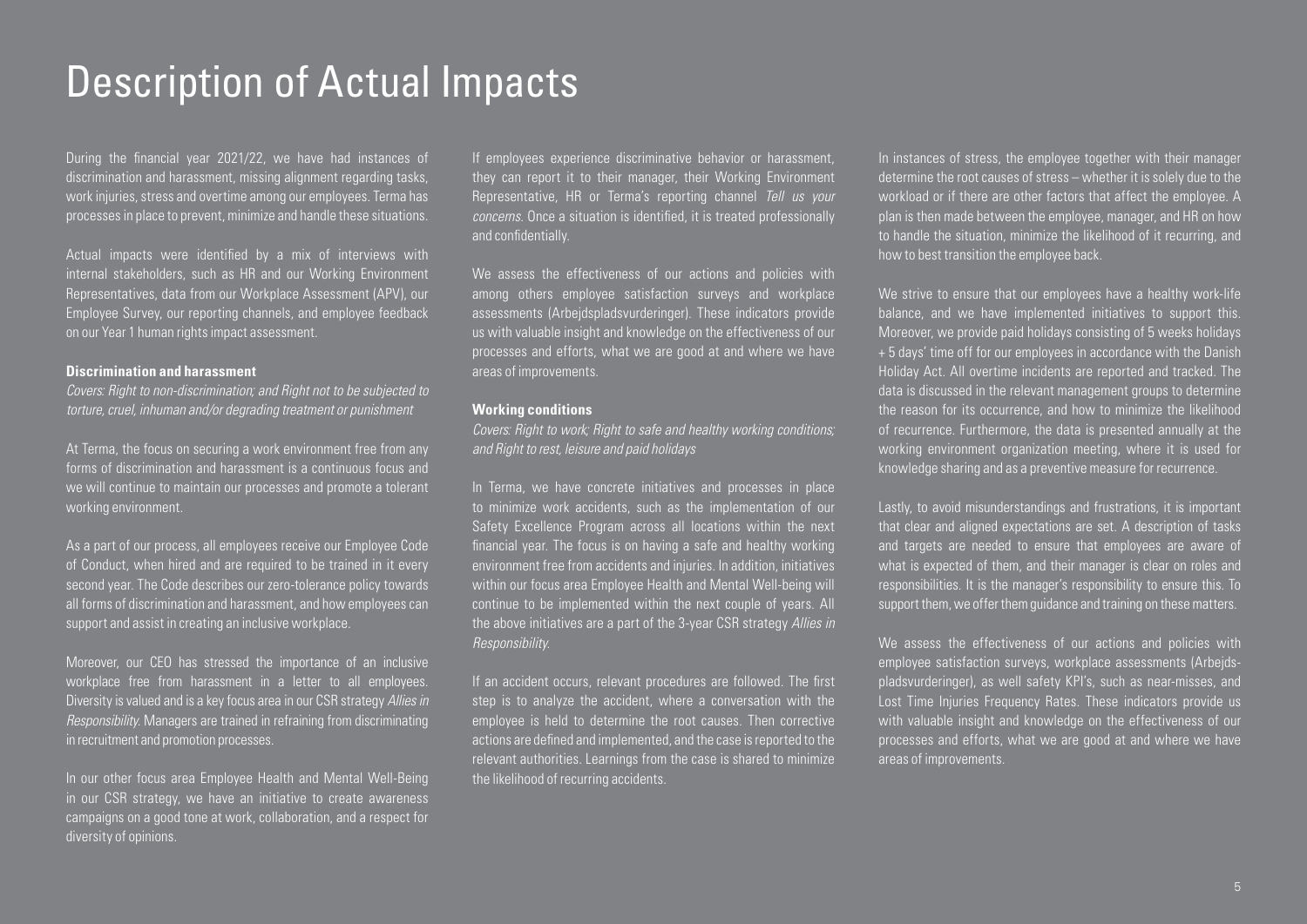# Description of Potential Impacts

# **Right to equal pay for equal work**

The gender pay gap still exists in Denmark and therefore we may impact equal pay for equal work in hiring, negotiations and promotions.

Decisions on compensation are based on an employee's qualifications, performance, and behavior, and other legitimate business considerations. Terma will always follow local regulations on equal pay, including reporting to public authorities on specific salary statistics as required.

# **Right to form and join trade unions and the right to strike**

Terma is a part of an overall collective agreement under the Confederation of Danish Industry (DI) covering a wide variety of trades and positions. All incumbents of positions covered by the agreement are covered by the agreement regardless of their actual union membership status. Moreover, this right is specifically mentioned on the list of subjects employees can choose to report on in our reporting channel, *Tell us your concerns*. If an employee should feel compelled to become a member of a certain union or otherwise feel their right impacted, they can report it and it will be possible for us to monitor and track whether actual impacts exists on this right.

# **Right to equal opportunities for everyone to be promoted**

There is a possibility that unconscious bias may lead to discrimination in promotion processes as people tend to promote others that resemble themselves. Moreover, they may unconsciously promote based on other reasons than legitimate business reasons. Therefore, we may impact the right to equal opportunities for everyone to be promoted.

To prevent this, we train our managers in unconscious biases to ensure that all work-related decisions are solely based on merits. The importance of diversity and inclusion is a key element in the promotion process and therefore included in the training to managers. Moreover, various policies and processes, such as People Review, have been implemented to provide transparency and guidelines to both managers and employees

Acknowledging that we operate in industries traditionally dominated by men and that women merely represent 20% of our management positions, we have set a target for 3% annual increase in the female composition of leadership.

# **Right to protection of mothers before and after childbirth**

As a production company there may be a risk that pregnant employees, who have not yet informed their managers, are subject to work conditions that might be harmful for them. Moreover, employees on maternity leave may risk that their work responsibilities and tasks have changed upon returning from leave. Finally, there is a risk of unconscious bias in considering maternity leave in promotion and hiring processes.

We have processes in place to ensure that pregnant employees are not subject to harmful work conditions. Moreover, we provide 23-26 weeks paid maternity leave, 4 weeks prior to birth and 19-22 weeks after birth, as well as paid leave in case of pregnancy or birth related illness. Finally, seniority continues during maternity leave.

Employees returning from maternity leave are ensured the same level of responsibility.

Moreover, Terma provides recruitment training which among others focuses on unconscious bias in promotion and hiring processes.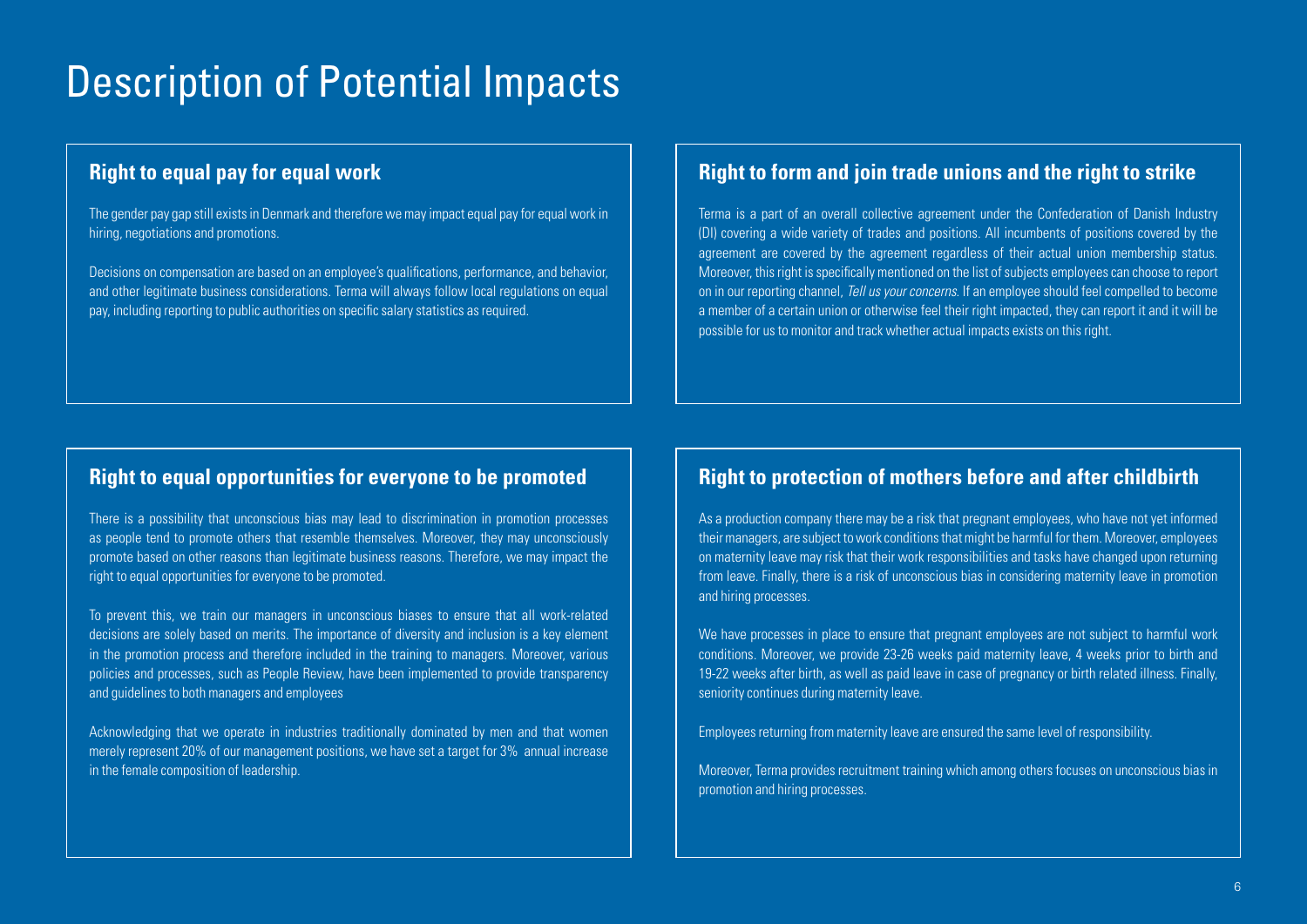# **Right to health**

Terma is guided by one overall purpose: securing people through advanced technology. Security is a means to maintaining and developing prosperity and protecting human lives, sovereignty, and democracy. We deliver advanced technologies to keep people safe, both in peaceful times and in times of conflict.

Through our products, services, and the industry we belong to, we may become involved in positive and adverse impacts on right to health.

#### **Positive impacts**

We have a range of products which have positive impacts on various stakeholders' health.

We have positive contributions on the health and safety of our end users, such as pilots on missions delivering security around the world. While in the air, pilots in aircraft are subject to high levels of noise in the cockpit stemming from their surroundings and acoustically transmitted in their communication equipment. We have created a product which reduces fatigue, stress, and hearing damage caused by this noise.

We also have positive contributions on the health of citizens, such as those placed in communities in the proximity of wind turbines. The high-intensity lights required to ensure that aircrafts do not collide with the turbines can appear intrusive to wind farm neighbors and animals. Our product helps minimize light pollution and thereby improves the health of the surrounding communities and ecosystems, as well as solves societal challenges related to the placement of wind turbines.

#### **Adverse impacts**

Our products can be involved in situations that can result in adverse impacts on various stakeholders' health. We deliver components to vessels and fighter aircrafts. The vessels and fighter aircrafts can be used in peace keeping missions, as well as in conflict situations. When used in conflicts, the vessels and fighter aircrafts can impact the physical and mental health of individuals.

#### **Processes**

The majority of our products are subject to export control regulations and will require an export license or other export authorization from relevant government authorities before being shipped. As part hereof, the authorities will consider various elements, including the destination country, the products involved, the end-use and the end-user. They will do so with due consideration to internationally recognized criteria such as the respect of human rights and international humanitarian law, the risk of internal suppression, the preservation of regional peace, security and stability, and the risk of illegal diversion.

In addition, we screen our customers and end-users and other third parties involved in our business transactions against EU, UN, US and other internationally adopted sanctions lists, and we conduct due diligence in regards to human rights, the environment and corruption. We recognize that we are linked to impacts through our business relationships. Therefore, we further require our business partners to adhere to the UN Guiding Principles and OECD guidelines, as described in our Business Relationship Code of Conduct.

# **Right to material gains from inventions**

There is a possibility that employees who have invented a product/solution might feel that they are not properly rewarded for their invention. Employees are made aware of our policy regarding the management of intellectual property rights, as it is included in the employment contract, which they sign and thereby accept the terms.

In cases where an individual or group of employees have significantly exceeded expectations, and by doing so, have created exceptional value for Terma, a one-time award can be granted at the discretion of Terma. Any such award shall be approved by HR and a representative of Executive Management.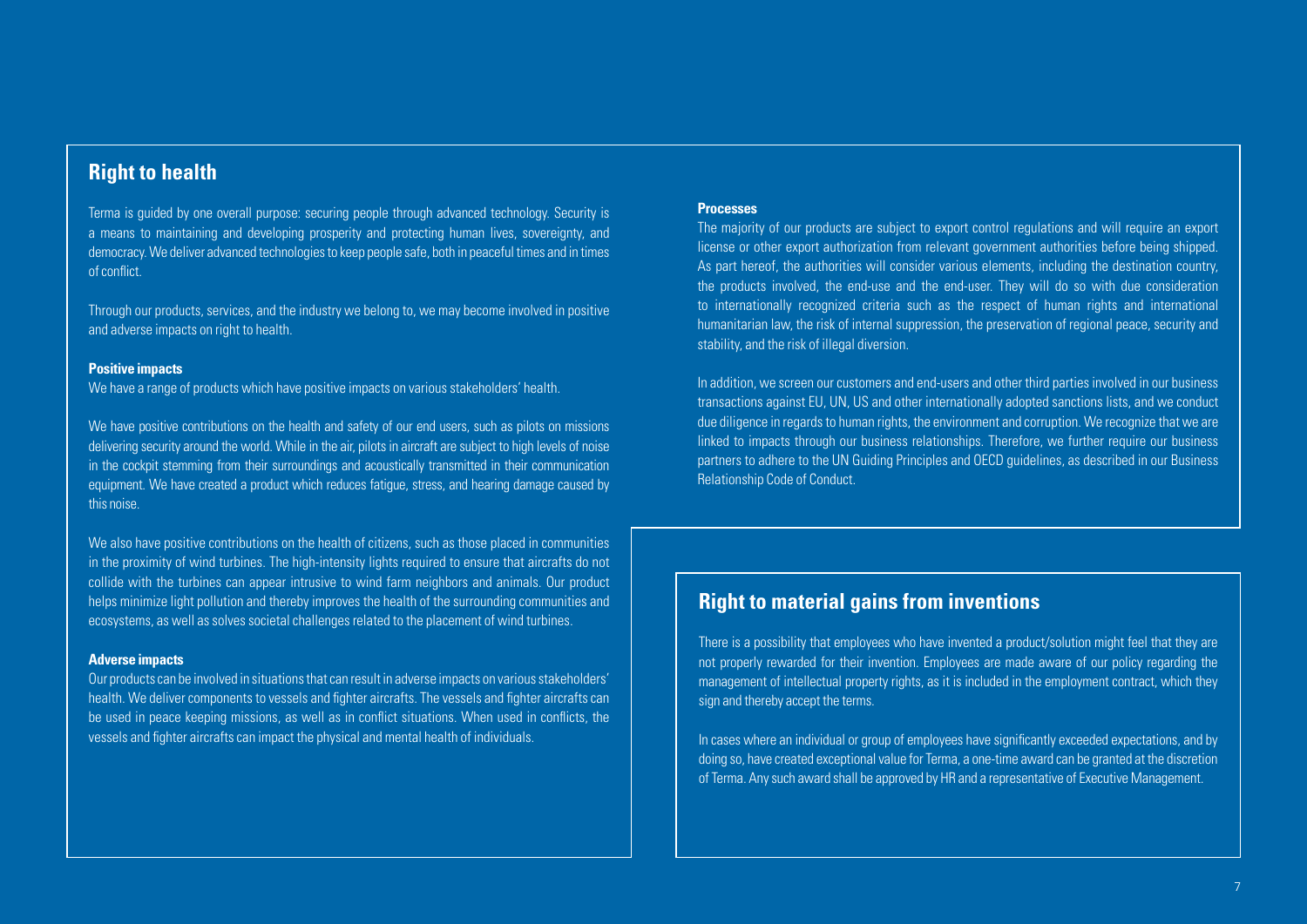# **Right to life**

Operating in the Aerospace, Defense and Security sectors, we deliver products and services that are used both in times of peace and in times of conflict. They are often owned for extended periods of time, 15-20 years, where the majority of times they are used for maintaining peace. We recognize that we may become part of impacts on Right to Life; through our products, services, and the industry we belong to. These impacts can be positive or severe adverse impacts.

# **Positive impacts**

Our self-protection equipment protects vessels and aircrafts and thereby can save the lives of the crew. Moreover, our radars have various purposes. The radars used in airports and with wind turbines ensure that planes do not collide and thereby protect the lives of the passengers and crew. The radars on vessels can be used for search and rescue missions, as well as navigation to ensure that the vessels do not collide and thereby put the safety and lives of the crew at risk.

#### **Adverse impacts**

Our products will, from time to time, be involved in situations that can result in severe adverse impacts. For instance, we deliver components to vessels, such as command and control systems, that might be used in conflict situations and thereby impact lives. Moreover, we deliver components to fighter aircrafts. These aircrafts are used in conflict situations, as well as peace keeping missions. When used in conflicts, the aircrafts can impact the lives of citizens.

#### **Processes**

The majority of our products are subject to export control regulations and will require an export license or other export authorization from relevant government authorities before being shipped. As part hereof, the authorities will consider various elements, including the destination country, the products involved, the end-use and the end-user. They will do so with due consideration to internationally recognized criteria such as the respect of human rights and international humanitarian law, the risk of internal suppression, the preservation of regional peace, security and stability, and the risk of illegal diversion.

In addition, we screen our customers and end-users and other third parties involved in our business transactions against EU, UN, US and other internationally adopted sanctions lists, and we conduct due diligence in regards to human rights, the environment and corruption. We recognize that we are linked to impacts through our business relationships. Therefore, we further require our business partners to adhere to the UN Guiding Principles and OECD guidelines, as described in our Business Relationship Code of Conduct.

# **Right to a fair trial**

There are instances where Terma might be involved in a court case. As in every other court case, there is a risk that a party may impact the judicial process.

In Terma our internal and external lawyers are required to comply with relevant laws and ethical regulations applicable to the profession.

# **Right to privacy**

Terma might impact this right as we process and handle employee's and external stakeholders' personal data daily. Moreover, we may also impact this right by using video surveillance at our locations.

To accommodate this, Terma has developed guidelines that are available for all employees. In these, they can read what type of data is stored, how we handle and process the data, as well as how they can receive access and information. This is also communicated to external stakeholders when collecting their data. Moreover, all employees are trained within personal data, as part of their Employee Code of Conduct training. Furthermore, relevant employees receive additional training on GDPR and personal data.

In connection with video surveillance, the purpose is not to monitor employees, but is used to counter criminal activities. The placement and the purpose of the video surveillance has been presented to the Collaboration Committee (Samarbejdsudvalg). Guests are informed of video surveillance on Terma's locations via signs and in compliance with national legislation.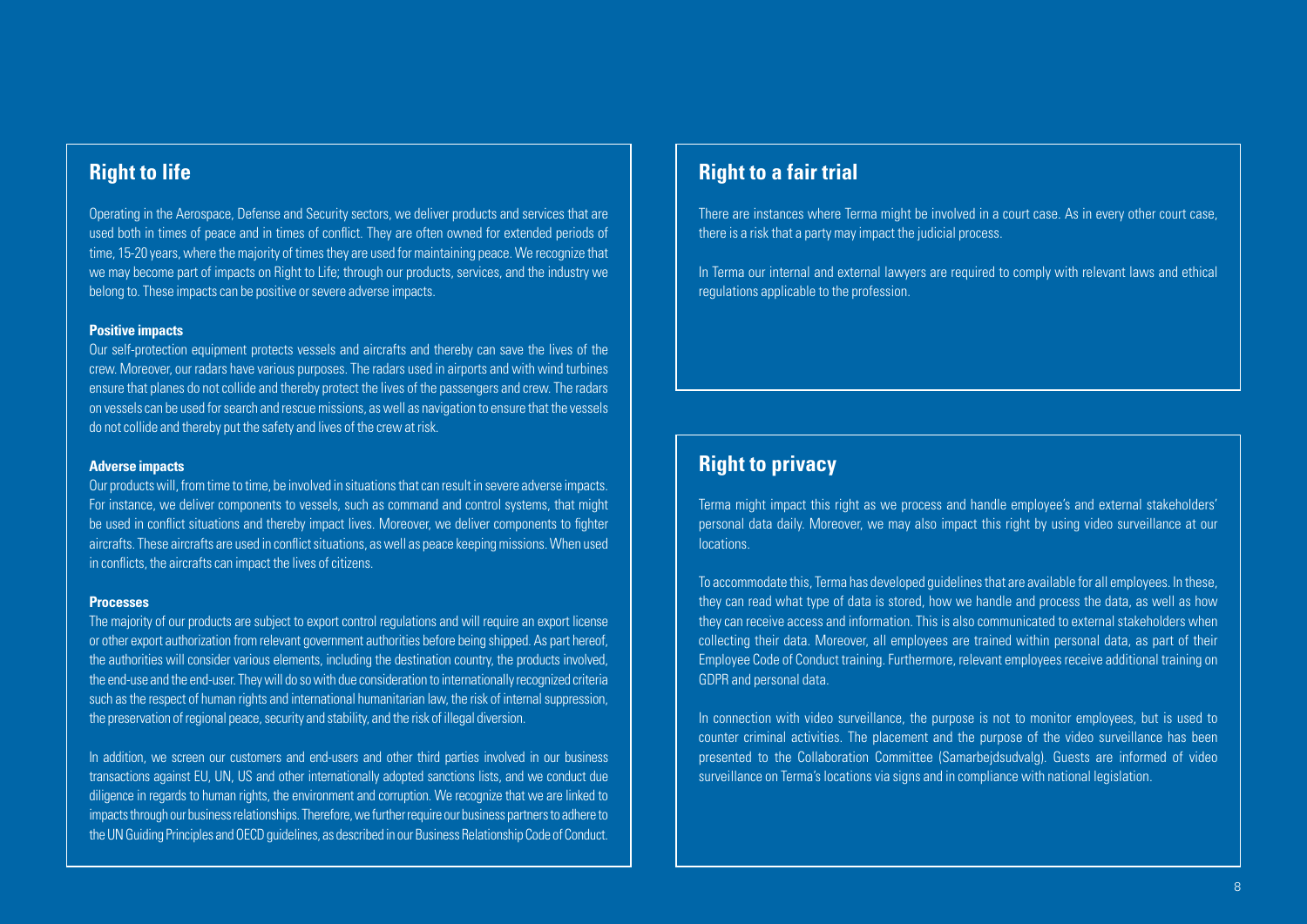# **Right to freedom of thought, conscience, and religion.**

There is a risk that employees do not feel comfortable expressing their thought and religion to their colleagues, either in their clothing or opinions.

Terma promotes diversity and freedom of thought, conscience, and religion. We do not hinder employees from wearing any clothing or symbols that expresses their faith. We want a rich mix of people with different perspectives and backgrounds and a working environment which is free from discrimination.

# **Right to freedom of opinion**

Operating in the defence, aeropace, and security sector, Terma's business framework and conditions are shaped and regulated by policy makers, governments, and other authorities in our external business environment. Consequently, it is a prerequisite for our business operations to maintain an ongoing dialogue with political stakeholders. As part of this, we may shape and influence opinions and thereby impact this right.

Our interactions with our external business environment are conducted based on our principles of responsible lobbying. This means that in engagements, Terma employees, board members, and third parties, must adhere to the highest ethical standards and Terma's Employee Code of Conduct. For monitoring purposes, we keep track of our political interactions with senior government officials. This includes meetings, visits at Terma premises, exhibitions, and export promotion delegations. At the EU level, Terma is registered in the EU Transparency Register.

Going forward, we will develop a specific written policy on responsible lobbying which we are lacking today.

# **Right to freedom of expression**

All employees are subject to a confidentiality clause, as well as guidelines on social media communication, which may hinder their freedom of expression.

Due to the sensitive nature of the industry we operate in, employees are not free to share all information they receive in the scope of their employment. All employees are security cleared and in the application process for security clearance they are made aware of confidentiality requirements. Moreover, they sign a confidentiality clause in their employment contract. In addition, employees must follow Terma's social media guidelines when expressing themselves on social media.

# **Right to freedom of information**

Employees may feel that they do not receive adequate information to perform their work properly.

Terma continuously train employees so they receive relevant knowledge, information, and tools to perform their work properly. Moreover, Terma has Work Environment Councils and a Collaboration Committee (Samarbejdsudvalg) who inform employees of changes, initiatives, as well as informs employees of the company's situation with regards to operations, economy, and competitiveness. Lastly, it is the manager's responsibility to ensure that their employees are informed of relevant issues.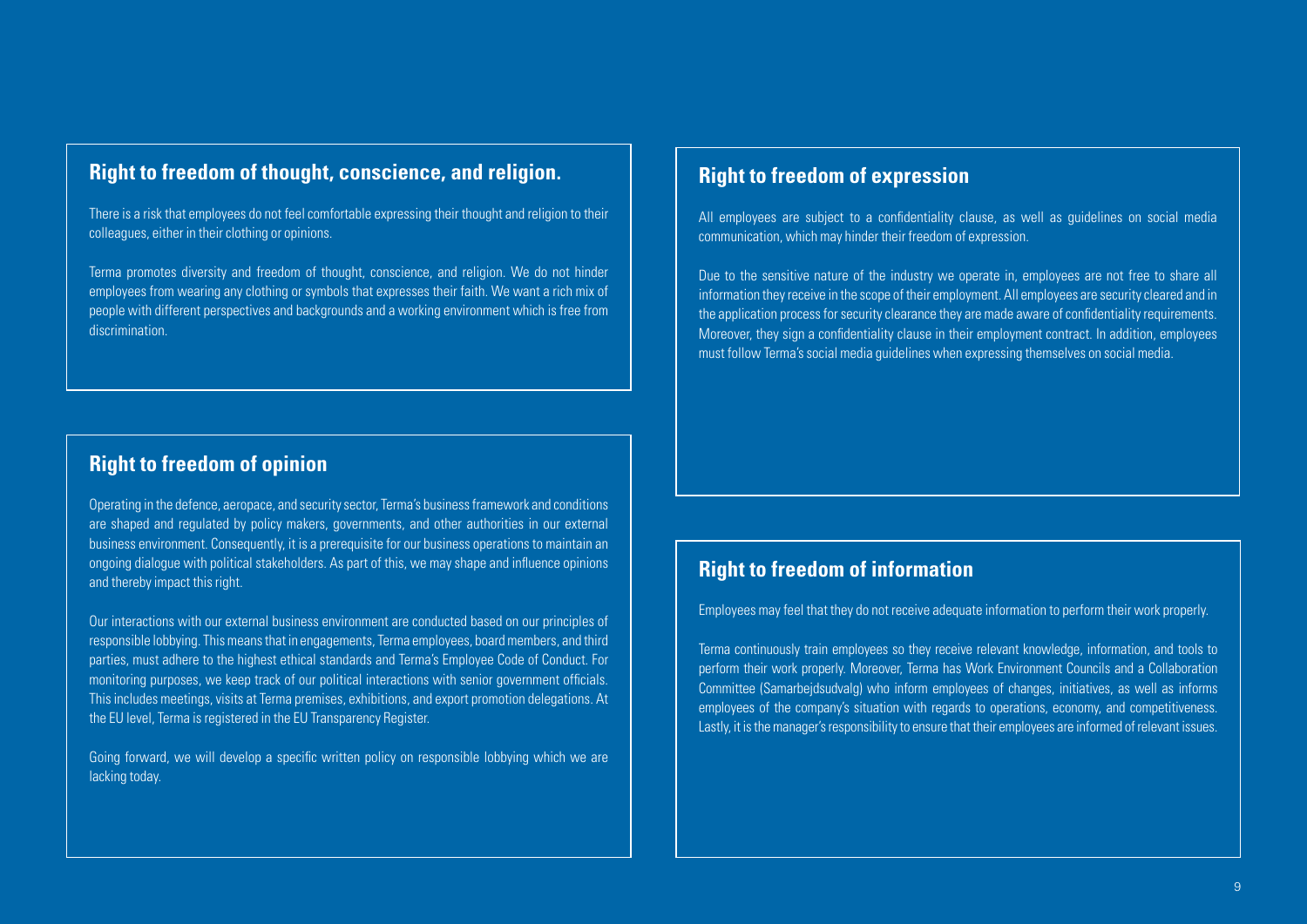# No Impacts

**Terma has assessed and identified that we do not have any potential impact on the below listed rights.**

# **Right to self-determination**

We do not have any potential impact on this right, as we do not build offices or production facilities that may impact indigenous people rights.

# **Right to a living wage**

All our employees are covered by collective agreements or the Salaried Employees Act with a minimum wage that is deemed adequate for a livng wage.

# **Right to social security, including social insurance**

We do not have any potential impact on this right, as our employees are covered by Danish social welfare schemes. To supplement this, we provide private health insurance to our employees in order for them to receive timely treatment and care. In addition, pension schemes, maternity and paternity leave, disability coverage, as well as sickness benefits are offered.

# **Right to children's and young people's protection from exploitation (no child labor)**

We do not have any potential impact on this right. We follow Danish legislation regarding the employment of people under 18. If employees are hired under 18 years, they are only allowed to perform light office work. Moreover, they are covered by collective agreements.

# **Right to adequate food and its fair distribution**

We do not have any potential impact on this right. Terma offers a voluntary canteen scheme for all employees with a wide range of nutritional options, which is partly subsidized by Terma. Employees who do not wish to be part of the scheme can choose to bring their own food.

# **Right to adequate clothing**

We do not have any potential impact on this right. Terma offers all necessary protective and adequate work clothes and equipment at no cost to all employees who need it to fulfil their tasks. Guests and other employees also have access to these when visiting for instance production facilities.

# **Right to adequate housing**

We do not have any potential impact on this right, as we do not offer housing and the jobs we offer do not require overnight facilities.

# **Right to water and sanitation**

We do not have any potential impact on this right, as in all our Danish locations, there is access to clean, potable water, as well as adequate sanitation facilities.

# **Right to education**

We do not have any potential impact on this right, as our operations do not interfere with our employees' access to education facilities. We offer various courses and development opportunities for employees inside and outside the workplace.

# **Right to take part in cultural life**

We do not have any potential impact on this right, as our employees can freely participate in cultural events. They do not live at the workplace and are only at the workplace for a fixed number of hours. They therefore have access and time to partake in cultural events.

# **Right to benefit from scientific progress**

We do not have any potential impact on this right. As a technology company, we aim to secure people through advanced technology. We engage in partnerships with universities, research centers, companies and so on to develop products and solutions to meet societal challenges and issues. For instance, participating in projects within space to monitor climate change.

# **Moral rights of authors (protection of copyrights)**

We do not have any potential impact on this right, as we have a strict policy to credit all used pictures. Pictures are a mix of internally owned pictures and pictures from other organizations. The credits are listed in our photo database to ensure that employees use the proper accreditation.

# **Right to free, prior, and informed consent to medical or scientific experimentation**

We do not have any potential impact on this right, as we do not conduct any medical or scientific experimentation, where employees or others are asked to test products.

# **Right not to be subjected to slavery, servitude or forced labor**

We do not have any potential impact on this right, as our employees can freely resign from their employment. Terma's resignation terms are clearly stated in the employee's contract, which they sign and thereby confirm the terms and conditions.